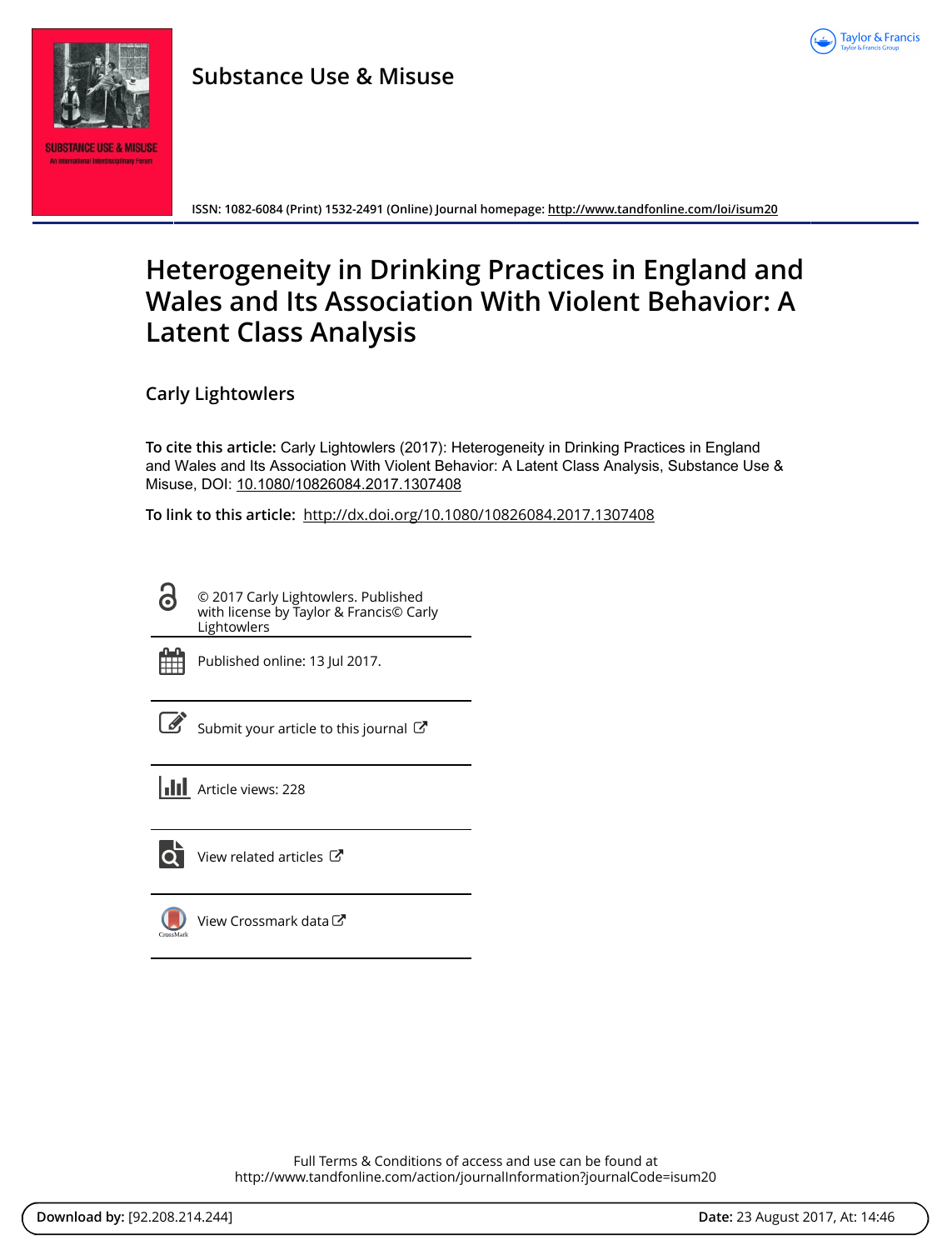#### ORIGINAL ARTICLE

**a** OPEN ACCESS **a** Check for updates

Taylor & Francis Taylor & Francis Group

# **Heterogeneity in Drinking Practices in England and Wales and Its Association With Violent Behavior: A Latent Class Analysis**

#### Carly Lightowlers **O**

School of Law, University of Leeds, Leeds, United Kingdom of Great Britain and Northern Ireland

#### **ABSTRACT**

Background: Crude single-item consumption metrics, such as "binge drinking" measures, mask the complexity and heterogeneity in young people's drinking; thus limiting our understanding of young people's drinking patterns as well as how alcohol drinking is associated with violent outcomes. Objectives: The current study employed a range of consumption and contextual indicators to explore heterogeneity in young people's (16–29 years) drinking practices, giving due consideration to their social nature. It also assessed to what extent heterogeneity in drinking practices was associated with violent outcomes. Methods: Employing data from the 2006 Offending Crime and Justice Survey, three measures of alcohol consumption and nine drinking context indicators were utilized within latent class analysis to create typologies of drinking practices among current drinkers in England and Wales  $(n = 2711)$  and examine their association with violent outcomes. The validity of the typologies was also assessed on age, sex, and socio-economic status. Results: Three discernible drinking profiles were identified: "regular social drinkers"(48%), "regular pub binge drinkers"(32%), and "moderate drinkers" (20%). The "regular pub binge drinkers" were found to be more than twice as likely to commit an assault offence (odds ratio  $= 2.8$  95% CI [1.3, 6.2]) when compared to "moderate drinkers" and "regular social drinkers" (odds ratio = 2.2 95% CI [1.4, 3.4]). Conclusions: Interventions aimed at reducing alcohol-related violence ought to give due consideration to the social context of drinking as well as levels of consumption.

#### **Introduction**

Due to its association with violent outcomes (Finney, [2004;](#page-9-0) Felson, Savolainen, Aaltonen, & Moustgaard, [2008;](#page-9-1) Graham and Homel, [2008;](#page-9-2) Lightowlers, [2011;](#page-9-3) [2012;](#page-9-4) Boden, Fergusson, & Horwood, [2013;](#page-8-0) Lightowlers et al., [2014\)](#page-9-5), heavy episodic or "binge" drinking remains a concern in the fields of public health and criminal justice. In wider discourse and policy responses, "binge" drinking has focused on younger populations given their frequent and often public displays of drunkenness. However, young drinkers are not a homogenous group and the concept of "binge drinking" overlooks the complexity and heterogeneity of their alcohol use. Indeed, many scholars have called for a move away from broad classifications such as "binge drinkers" (White, [1987;](#page-10-0) Carey, [2001;](#page-8-1) Gmel, Klingemann, Muller, & Brenner, [2001\)](#page-9-6) and single indicator measurement of problematic alcohol use (Rehm et al., [2004;](#page-9-7) Reboussin, Song, Shresha, Lohman, & Wolfson, [2006;](#page-9-8) Bräker, Göbel, Scheithauer, & Soellner, [2015\)](#page-8-2), **KEYWORDS**

Alcohol; binge drinking; drinking patterns; latent class analysis; offending crime and justice survey; violence

as these can mask distinct types of drinkers and potentially differential risks of harm.

Many biological, psychological, and social factors shape drinking practices. From a social perspective, drinking patterns are necessarily context dependent, shaped by characteristics of the drinking location and the company with whom drinking takes place (Wells, Graham, Speechley, & Koval, [2005\)](#page-10-1). Although other factors such as marital status, education, and race may also influence drinking patterns, homophilic selection of peers usually results in similar drinking styles and preferences for drinking locations, as purported by the assortative drinking theory (Gruenewald, [2007\)](#page-9-9). Individuals may also assort together in different drinking venues on the basis of heavy drinking and aggressive behaviors, and do so commonly in more "permissive" venues (Leonard, Quigley, & Collins, [2002;](#page-9-10) Quigley, Leonard, & Collins, [2003\)](#page-9-11).

Incorporating the context into the identification of subpopulations of drinkers is therefore central to developing a more nuanced understanding of young people's

CONTACT Carly Lightowlers **COLT** Carly Action Lergin Contents and COLT Carlo University of Leeds, Liberty Building, Leeds LS2 9JT, United Kingdom of Great Britain and Northern Ireland.

Carly Lightowlers is now at the Department of Sociology, Social Policy and Criminology, University of Liverpool. © 2017 Carly Lightowlers. Published with license by Taylor & Francis

This is an Open Access article distributed under the terms of the Creative Commons Attribution-NonCommercial-NoDerivatives License (http://creativecommons.org/licenses/by-ncnd/4.0/), which permits non-commercial re-use, distribution, and reproduction in any medium, provided the original work is properly cited, and is not altered, transformed, or built upon in any way.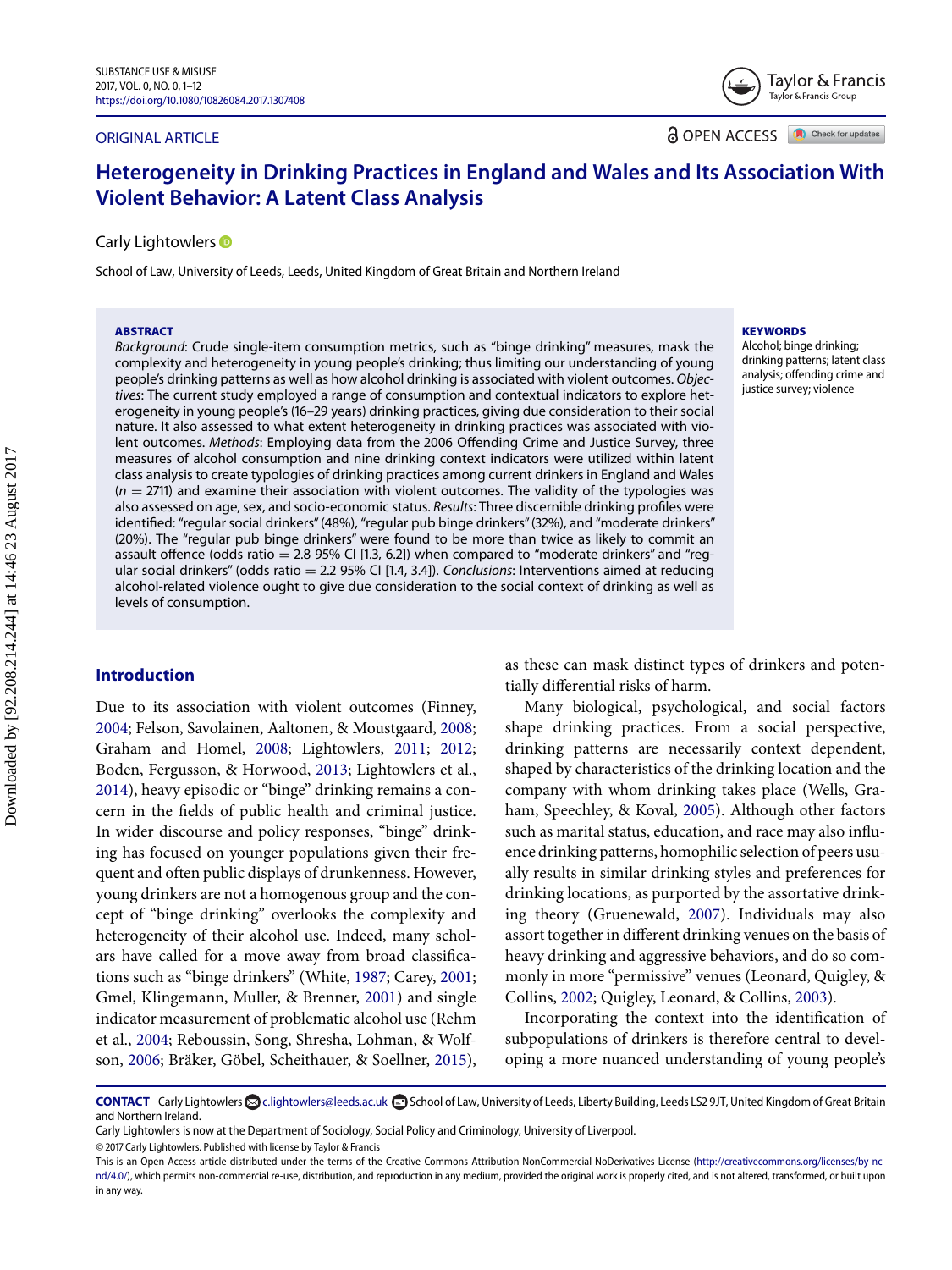drinking behavior and offers opportunities for more effective targeting of public health and crime prevention interventions. Subpopulations with characteristic drinking practices or "customs" may further exist, based on gender,<sup>[1](#page-8-3)</sup> age,<sup>[2](#page-8-4)</sup> and socio-economic status,<sup>[3](#page-8-5)</sup> which may be differentially associated with adverse outcomes.

In public health and epidemiology, latent class analysis (LCA) is considered useful in trying to "understand the risk from, and determinants of, varying patterns of drinking" (Jackson et al., [2014,](#page-9-12) p. 137). LCA categorizes individuals, not based on theoretical assumptions, but rather explores patterns of drinking-related indicators empirically to examine the underlying structure among cases (i.e., latent taxonomic structure) (Uebersax, [2009\)](#page-10-2). Thus, when considering recreational drinking practices, resulting groups can thus be characterized as expressive and distinctive drinking behavioral profiles (Bräker et al., [2015\)](#page-8-2). Three studies have used DSM criteria to classify alcohol users and found between three and four classes that are broadly similar across different geographical contexts (McBride, Teesson, Baillie, & Slade, [2011;](#page-9-13) Casey, Adamson, & Stringer, [2013;](#page-8-6) Castaldelli-Maia et al., [2014\)](#page-8-7).

Although many studies have sought to identify alcohol consumption typologies in order to examine drinking trajectories and improve the targeting of health interventions, there remains variation in variable selection, the number and nature of typologies identified, and their interpretation. A recent narrative synthesis of studies of drinking typologies in young people identified one or two non- or low-using groups and up to a further four categories of drinkers distinguished as social and hedonistic drinkers or heavy and harmful consumers (Davoren et al., [2015\)](#page-8-8). Many LCA approaches have neglected the social context of drinking nor utilized the identified typologies to predict subsequent harmful outcomes, including violent behavior. While Bräker et al. [\(2015\)](#page-8-2) advocate the consideration of environmental factors as promoting or preventing specific use patterns, including peer and contextual factors, these can be utilized in LCA to explore the dynamic interplay between the drinking behavior and the social context of the drinking. This leads to a greater understanding and more nuanced perspective of young people's drinking patterns.

Within the United Kingdom, there has been limited attention directed to the exploration of alcohol consumption patterns using LCA. Smith & Selvin [\(2008\)](#page-10-3) investigated drinking patterns based on measures of alcohol use, related dependence and problems, and their association with mental health outcomes. Six classes were identified. Percy and Iwaniec [\(2007\)](#page-9-14) found five classes to differentiate between groups of risky users. However, these findings were based on data collected in the 1980s, and only included those 16 years of age (i.e., below the legal purchase age; Percy and Iwaniec, [2007\)](#page-9-14).

While LCA is growing in popularity in criminology, it has not been employed to identify recreational drinking practices so that their association with violent behavioral outcomes can be explored. This is surprising given that research routinely points to an association between heavy episodic or "binge" drinking patterns and violence (Room and Rossow, [2001;](#page-10-4) Finney, [2004;](#page-9-0) Matthews and Richardson, [2005;](#page-9-15) Felson et al., [2008;](#page-9-1) Lightowlers, [2011;](#page-9-3) [2012;](#page-9-4) Lightowlers et al., [2014\)](#page-9-5). It is widely purported that alcohol intoxication acts as a contributory cause of violence alongside other factors (Graham, [1980;](#page-9-16) Fagan, [1990;](#page-9-17) Sumner and Parker, [1995;](#page-10-5) Leonard, [2005\)](#page-9-18). For example, evidence suggests that it is the nature of drinking combined with the specific drinking context that makes violent outcomes more probable (e.g., crowded or poorly managed nightclubs; Leonard et al., [2002;](#page-9-10) Bellis, Hughes, & Anderson, [2007;](#page-8-9) Graham and Homel, [2008\)](#page-9-2). Alcohol thus contributes to violence in some people under particular circumstances. Consequently, it remains important to understand how different types of drinking practices are associated with different outcomes, so as to target suitable intervention and develop effective policy to reduce alcohol-related harm (Jackson et al., [2014;](#page-9-12) Davoren et al., [2015\)](#page-8-8). Moreover, it is useful for the field to make a more detailed distinction between different patterns of alcohol use among young people, and to relate these to alcohol-related outcomes such as violence.

Siciliano, Mezzasalma, Lorenzoni, Pieroni, & Molinaro [\(2013\)](#page-10-6) examined drinking patterns using an integrated metric of well-established alcohol consumption indicators resulting from a principal component analysis (PCA) in an Italian sample. They found three distinct drinking patterns to be associated with alcohol-related aggression. However, PCA is unlikely to have been the appropriate statistical technique in this instance, as their variables were ordinal. LCA would thus have been a more appropriate method with which to model their data. Additionally, the study's findings were not validated on the basis of key demographics (assess measurement invariance) and their outcome measure of *alcohol-related* assault could have been conflated with the drinking behavior measures used to predict it. Also, as the authors' themselves acknowledge, the requirement for respondents to attribute their fighting to their drinking may also produce underestimates about the co-occurrence of violence and drinking.

The current study utilized a range of consumption and contextual indicators from a general population sample of 16–29 year olds from England and Wales to: (1) identify typologies of drinking to describe heterogeneity in drinking practices among young people; (2) assess the validity of the typologies based on sex, age, and socio-economic status; and (3) to examine the relationship between drinking typologies and violent assault outcomes.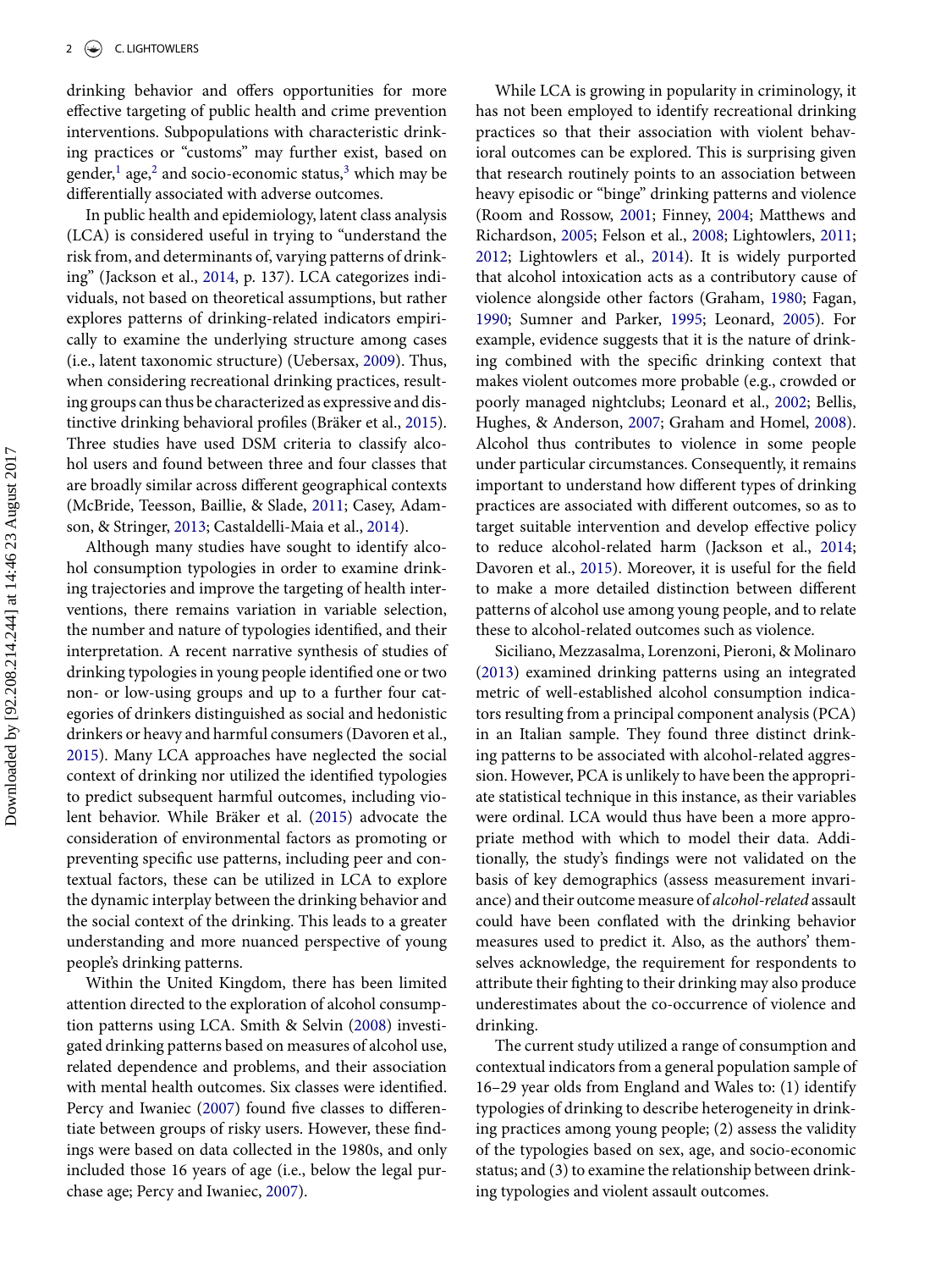#### **Methods**

#### *Data*

The Offending Crime and Justice Survey provides nationally representative data for those living in households in England and Wales on alcohol consumption and violent behavior. The most recent (2006) wave was utilized in the current study, which comprised a multi-stage stratified random sample of individuals aged 10–29 years. (Home Office, NatCen and BMRB, 2008). Households based on postcode districts were the primary sampling units, stratified by police force area, region, and district (based on population density and occupational profile; Phelps et al., [2007\)](#page-9-19). The survey was delivered via computer assisted self-interviewing (CASI) to encourage honest self-reports, resulting in a response rate of 67%. Further details on the survey design and administration can be found elsewhere (Phelps et al., [2007\)](#page-9-19).

Drinking patterns, contexts of drinking, and violent behavior were examined among regular drinkers (defined as those who drank at least once per month) aged 16 to 29 years (*n* = 2711, 52% female; 57% aged 16–20; and 43% aged  $21-29$ ).<sup>[4](#page-8-10)</sup> A pragmatic decision was taken to exclude non- and very low frequent drinkers from the analyses as survey questions (e.g., binge drinking frequency) were not asked of non- or infrequent drinkers. Adopting this approach also allowed specific comparisons among regular drinkers and avoided inflated regression coefficients; as an abstainer would not have been drinking during any (violent) event.

The data were weighted to correct for differences in the probability of selection, non-response, and to match the profile of the reference population, before applying the ranking ratio method to produce a weight based on age, sex, and region. (See Phelps et al., [2007](#page-9-19) for further detail on weighting.)

## *Measures*

Twelve survey measures were utilized to capture drinking patterns (details in [Appendix I\)](#page-10-7). Nine were binary contextual measures referring to drinking companions and loca-tions in which the respondent usually consumed alcohol.<sup>[5](#page-8-11)</sup> The remaining three were binary measures of consumption, derived by collapsing ordinal variables. This was done to aid interpretation and avoid problems of sparse data in the LCA. The three consumption measures captured whether respondents were; weekly drinkers, had felt drunk at least once a month (both indicators for the last 12 months), and were binge drinkers (frequency of drinking more than six/eight units in one day for females and males, respectively, in the last month).

Demographic characteristics included age, sex, and socio-economic status. Age was dichotomized into those aged 16 to 20 years and those aged 21–29. A binary measure of socio-economic status (SES) indicated whether (or not) the respondent perceived that their household was managing well on their income.<sup>[6](#page-8-12)</sup>

Assault outcomes were captured using a dichotomous measure of whether or not the respondent had committed an assault in the last year (regardless of whether or not the other party incurred an injury). Respondents were asked if they had used force or violence on anyone on purpose in the last year, for example, by scratching, hitting, kicking, or throwing things, and whether they believed it had injured the other party in some way. This definition of physical violence was chosen based on previous research that suggests assault is the most common form of violence perpetrated by young people (especially those aged 18– 24), in which excessive alcohol consumption often features (Room and Rossow, [2001;](#page-10-4) WHO, [2006;](#page-10-8) Cherpitel, Yu, Bond, Room, & Guilherme, [2012;](#page-8-13) ONS, [2015a\)](#page-9-20).

#### *Analysis*

LCA was performed using the 12 binary consumption and contextual measures and model specification was conducted incrementally. The final model was selected based on the Lo–Mendell–Rubin likelihood ratio test, Akaike's Information Criterion (AIC), Bayesian Information Criterion (BIC), a sample size adjusted BIC, a measure of entropy, and interpretability of the classes. Models were estimated using the default full-information maximum likelihood (FIML) under a missing at random assump- $\tau$  and used a number of starting values and optimizations (500/20) to avoid convergence to local maxima. Residuals were inspected to assess problems of local independence using the cut-off value of 3.84 as suggested by Vermunt and Magidson [\(2000\)](#page-10-9). To avoid problems with local independence (residual correlation), two pairs of items were collapsed; an approach previously adopted by Sufin et al. (2009). A measure of "at home drinking" derived from measures of drinking in their own home as well as in the homes' of others. A measure of drinking "with family" was derived from measures of drinking with parents as well as doing so with brothers or sisters.

Distinctions in the structure of the measurement model were compared across groups (measurement invariance) using indicators of age group, sex, and socioeconomic status. A multi-group analysis was run for each demographic variable.<sup>[8](#page-8-15)</sup> The assumption of measurement invariance was then formally tested by comparing models in which item-response probabilities were first constrained to be equal across sub-groups (restricted (measurement invariant) model) and the[n](#page-4-0) allowed to vary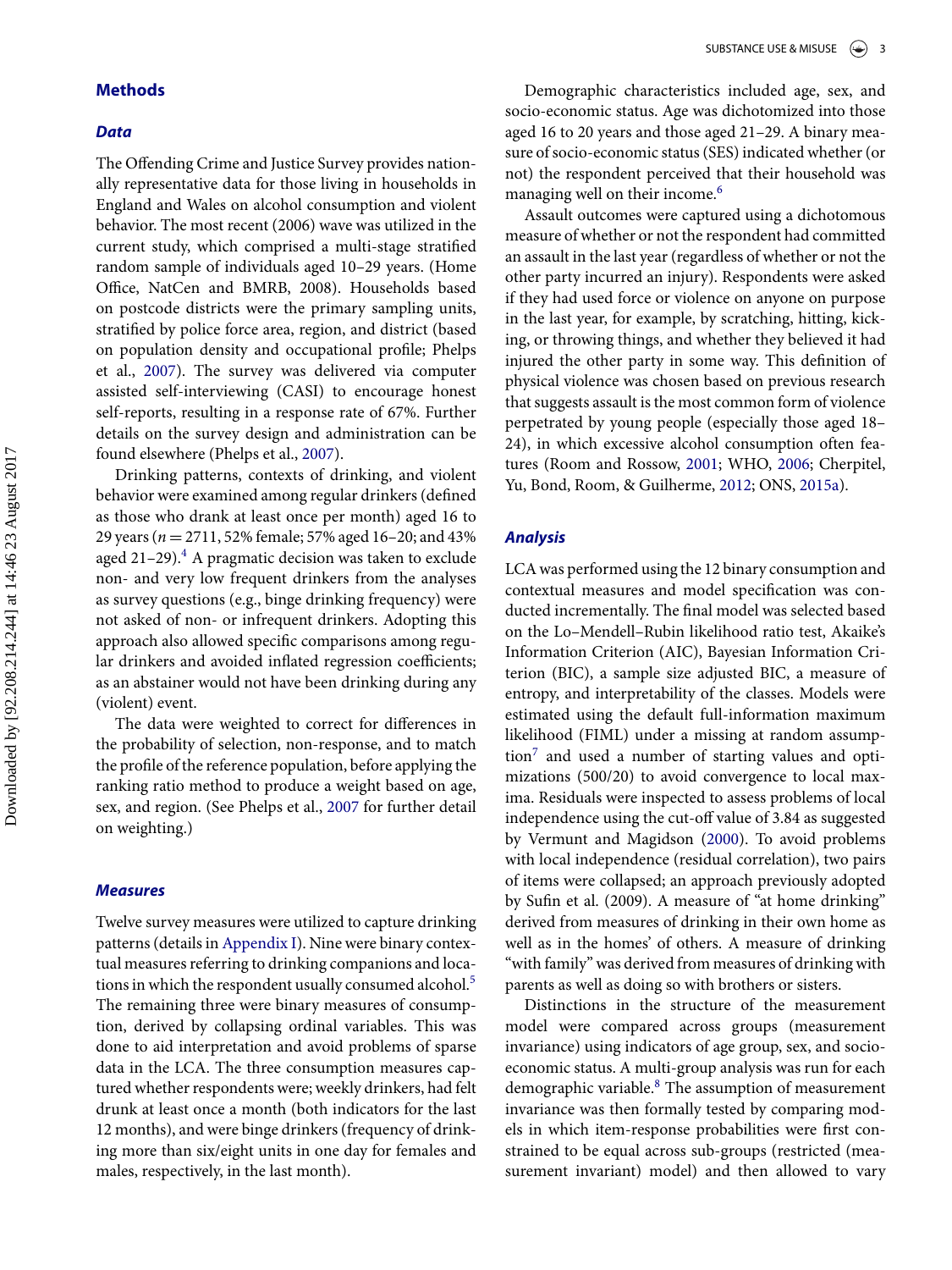#### <span id="page-4-0"></span>Table 1. Model fit statistics for LCA 2-5 class solutions.

| Number of classes                                                  |                |                |                |                |
|--------------------------------------------------------------------|----------------|----------------|----------------|----------------|
| Log-likelihood                                                     | $-17483.29$    | $-17222.696$   | $-17112.426$   | $-17034.542$   |
| Number of parameters in model                                      | 25             | 38             | 51             | 64             |
| Bayesian Information Criterion (BIC)                               | 35164.207      | 34745.785      | 34628.01       | 34575.008      |
| Adjusted Bayesian Information Criterion (ABIC)                     | 35084.774      | 34625.047      | 34465.967      | 34371.660      |
| Akaike Information Criterion (AIC)                                 | 35016.58       | 34521.392      | 34326.852      | 34197.083      |
| 2 <sup>*</sup> log-likelihood reduction compared to previous model | $-18825.107$   | $-17483.29$    | $-17222.696$   | $-17112.426$   |
| Lo-Mendell-Rubin likelihood ratio test                             |                | 0.0019         | 0.0804         | 0.3604         |
| Entropy (level of miscalculation)                                  | 0.733          | 0.718          | 0.655          | 0.689          |
| Condition number                                                   | $0.806E^{-02}$ | $0.565E^{-02}$ | $0.273E^{-03}$ | $0.196E^{-03}$ |

<span id="page-4-1"></span>\*Ratio of the largest eigenvalue to the smallest eigenvalue for the Fisher information matrix. Values less than 10E-09 indicate problems with model identification.

freely (unrestricted model) (Collins and Lanza, [2010\)](#page-8-16). Where measurement invariance was deemed to hold, the prevalence of classes across demographic indicators was also assessed (prevalence equivalence).

Finally, LCA with a dichotomous distal observed assault outcome variable was performed using logistic regression, controlling for (antecedent) covariates age, sex, and SES in order to examine the association between the derived latent classes and assault outcomes using the one-step analysis approach.<sup>[9](#page-8-17)</sup> Once again the fit statistics outlined above were inspected and odds ratios (and 95% confidence intervals (CI)) were compared between groups (Long, [1997;](#page-9-21) Hosmer and Lemeshow, [2000\)](#page-9-22). Interactions between demographic characteristics and latent classes on violent outcomes were conducted separately. All models were fitted using MPlus (version 7.4) software.

# **Results**

Almost two thirds (65.3%) of the sample drank twice or more per week. Approximately one in five (21.2%) never binge drank, however, the majority did; with 69% doing so up to 10 times a month and a further 9.8% doing so more regularly. Just under half  $(45.4%)$  felt drunk<sup>[10](#page-8-18)</sup> between one and three times per month, with the remainder doing so either once every few months or less (39.4%) or once a week or more (15.2%). Pubs and bars were the most common venue for drinking (82.5%). Friends were the most common companions for drinking (90.3%), followed by boy- or girlfriends (40.3%) and parents (38.4%). Over one in ten (11.5%) had perpetrated an assault offence in the last year.

Latent class models were run incrementally up to 5 classes, with the three-class solution providing a best fit for the data based on the log-likelihood values, Bayesian Information Criteria (BIC) (where a lower value indicates a better fit), and the Vuong–Lo–Mendell–Rubin likelihood ratio test results (see [Table 1\)](#page-4-0) as well as parsimony and theoretical interpretability of the classes. Adding additional parameters (i.e., more classes) into the model will continue to lower the BIC, however, in

the values obtained here the decline in the BIC tails off in the four and five class models. This suggests the additional fourth and fifth classes are not reducing the BIC significantly. This is supported by the insignificant *p* values obtained from the Vuong–Lo–Mendell–Rubin likelihood ratio tests. This test assesses whether or not adding an additional class to the previous model offers a significant improvement to the model and its fit to the data: here adding a fourth or fifth class would seem not to.

To aid interpretability of the classes response probabilities are visualized in [Figure 1.](#page-4-2) [Figure 1](#page-4-2) highlights the distinctions between the three classes: namely, differing levels of consumption and drunkenness as well as drinking contexts. The first two classes were characterized by high levels of drinking frequency, binge drinking, and drunkenness. However, these two classes differed in their usual drinking companions and venues: the first tended to drink in a wide range of settings, whereas the second predominantly drank in pubs or bars. The former was also characterized by drinking with a wider range of people, including friends and are thus referred to as "regular social drinkers." Whereas the latter were not as diverse in the range of people with whom they drank; drinking predominantly with friends and are thus is referred to as "regular pub binge drinkers." In sum, regular social drinkers drank frequently in a wider range of settings with a wider range of people. This class also comprised the

<span id="page-4-2"></span>

**Figure 1.** Response probabilities for three-class solution.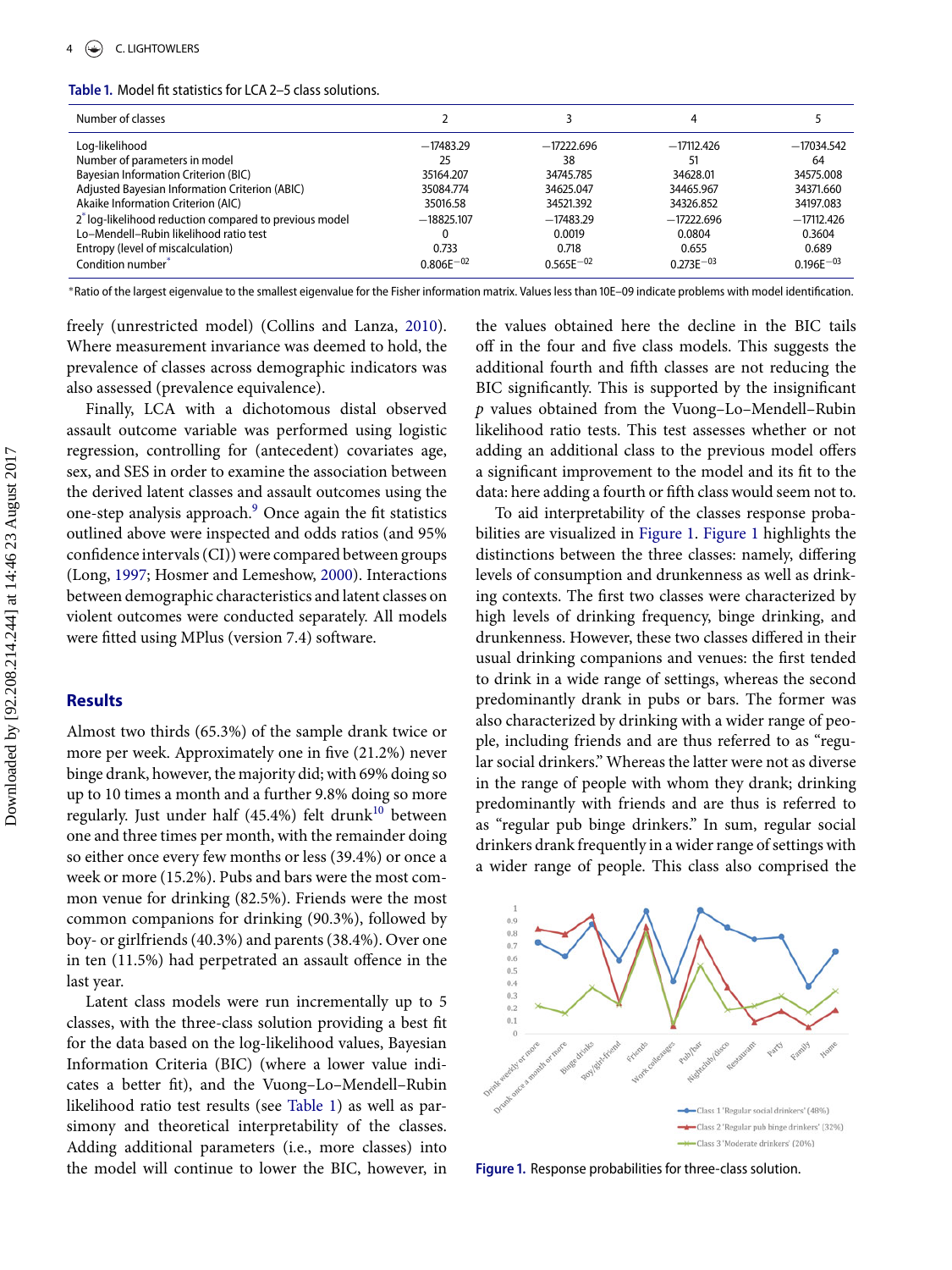majority of the sample (48%). Regular pub binge drinkers tended to also drink frequently but mostly with friends in pubs or bars rather than in other settings (it comprised 32% of the sample). The third class (20%) was characterized by lower levels of consumption, binge drinking, and drunkenness and mirrored the preference for drinking with friends and in pubs or bars, as among the regular pub binge drinkers. Overall, moderation for most consumption measures appeared to characterize this class and those classified as such are thus thought to comprise a group of "moderate drinkers."

When assessing the fit of the three class model, it is noteworthy that adding a third class to a two-class model allowed a moderate drinking group to be identified. However, the addition of a fourth class did not offer tangible benefits in interpretation, as two classes were broadly similar. Doing so, seemingly split the second class based on modest differences in item response probabilities (with the most pronounced differences between these being whether or not they also drank at nightclubs or parties). Item-response probabilities for the two and four class solutions are detailed in [Appendix II.](#page-12-0)

Measurement invariance was assessed for sex, age, and socio-economic status. Independent models were run for each binary grouping separately and a three-class solution was deemed a reasonable fit the data in each instance (results available on request). Allowing differences in item thresholds across grouping variables and comparing results to models in which they were constrained to be equal, measurement equivalence was then formally tested.

In relation to sex, while the ABIC and AIC favored the free model, the BIC value suggested a fixed model provided a better fit to the data.<sup>[11](#page-8-19)</sup> In relation to socioeconomic status, the AIC favored the free model, whereas both the BIC and ABIC favored the fixed model.<sup>[12](#page-8-20)</sup> Fit criteria are only one decision-making tool and it is up to the investigator to judge whether differences are conceptually important or not (Collins and Lanza, [2010\)](#page-8-16). In light of the inconclusive fit statistics, and having examined the magnitude and overall pattern of any differences (in which the interpretation of the three classes is essentially identical across the sex and SES groups), measurement invariance was imposed for the sake of parsimony and to aid interpretation.

Fit statistics in relation to age group favored a free model.<sup>[13](#page-8-21)</sup> On inspection of the response probabilities (available in [Appendix III](#page-12-1) for both the fixed and free model), some items appeared to be operating differently between the age groups; older persons were more likely to drink in pubs whereas younger people were more likely to do so at parties and at each other's homes. A Wald test confirmed this for all three items ( $p < 0.005$ ). This was, however, only evident among "moderate drinkers;" suggesting partial measurement invariance in this class. The substantive interpretation of the classes remained consistent. Measurement invariance was further assessed using a trichotomized age categorization (16–17, 18–22, and 23–29 years) in addition to excluding respondents under the legal purchase age (i.e., <18 years). These further analyses revealed that much of the measurement invariance was due to different drinking practices among those under the legal age. Indeed, the BIC favored a constrained model (28303.278 compared to 28342.3 for free model) when comparing age groups 18–22 and 23–29. However, focusing on those only of legal purchasing age by excluding those under the age of 18 would result in losing 686 cases and a significant proportion of assault outcomes, reducing the power to conduct regression analyses. The full sample is thus retained in the analyses that follow and age retained as a covariate influencing class membership.

The resultant latent classes were found to distinguish between the probability of assault outcomes (see [Table 2\)](#page-6-0). The probabilities for each class were 0.09, 0.17, and 0.07, respectively, for "regular social drinkers," "regular pub binge drinkers," and "moderate drinkers."

When controlling simultaneously for sex, age group, and socio-economic status, females were significantly less likely to belong to "regular pub drinkers" when compared to both "moderate drinkers" and "regular social drinkers" (see [Table 3\)](#page-6-1). Those struggling on their income were less likely to be "regular social drinkers" when compared to "moderate drinkers" and more likely to be "regular pub drinkers" than "regular social drinkers" (see [Table 3\)](#page-6-1). "Regular pub drinkers had significantly higher odds of perpetrating an assault when compared to "moderate drinkers" (OR 2.83 (95% CI [1.30, 6.17]) and "regular social drinkers" (odds ratio = 2.2 95% CI [1.4, 3.4]).

Interaction analyses showed that sex and age group were not found to moderate the association between latent class and violence. However, a significant interaction was found between latent class and socio-economic status ( $p = 0.04$ ; see [Table 3\)](#page-6-1) demonstrating that the association between "regular social drinker" status and violence (compared to moderate drinkers) was stronger in those of low socio-economic status (OR 1.47, 95% CI [0.86, 2.51] vs. moderate drinkers (OR 0.43, 95% CI [0.15, 1.20]). No interactions were observed when using the "regular social drinkers" as the reference group.

#### **Discussion**

This study examined drinking practices during the period of late adolescence and early adulthood (16–29 years), drawing on theory that suggests drinking practices are shaped by a dynamic interplay between consumption,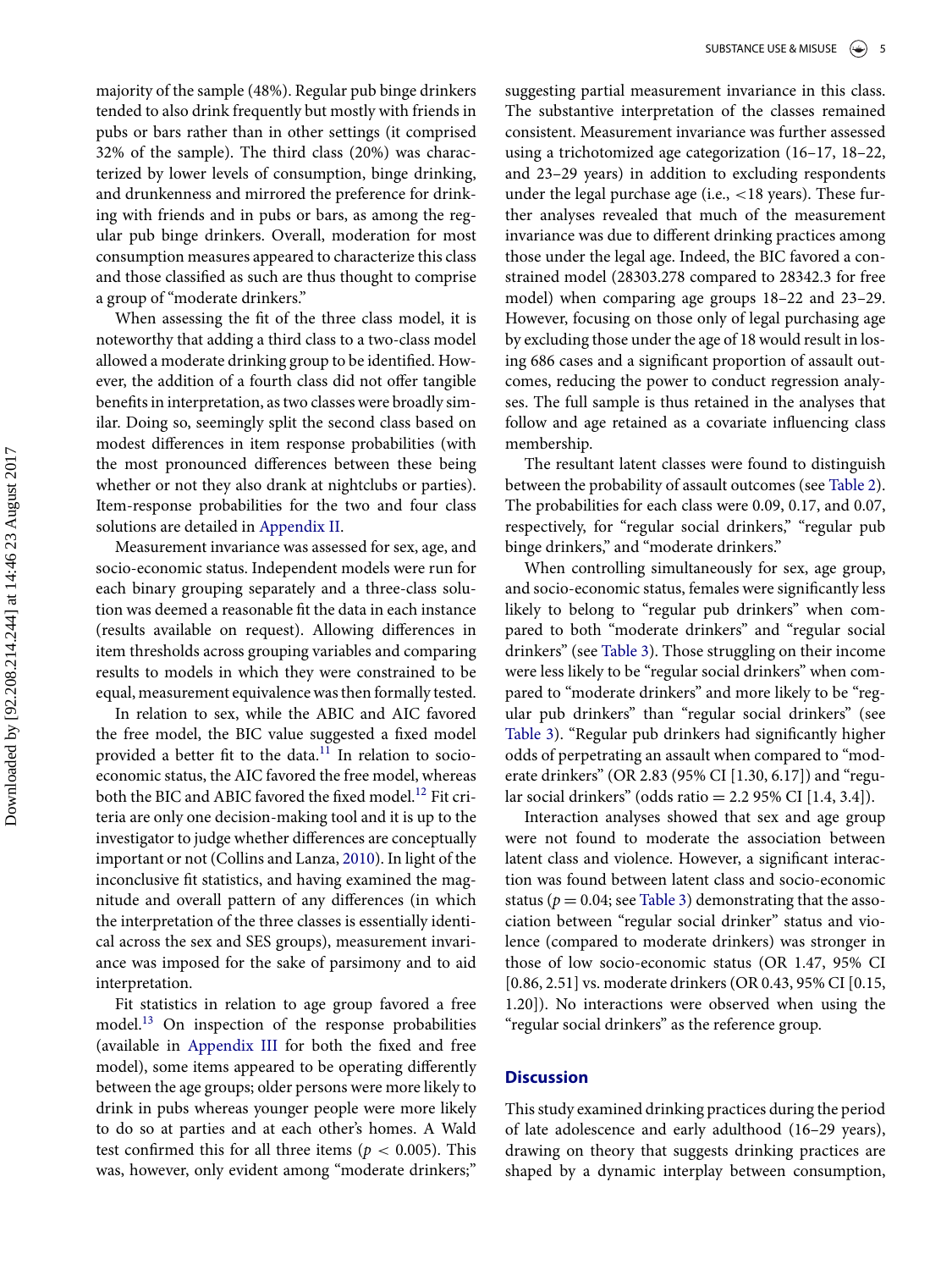<span id="page-6-0"></span>

| Table 2. LCA-D results on a probability scale, $n = 2688$ . |  |
|-------------------------------------------------------------|--|
|-------------------------------------------------------------|--|

|                            | Class 1 "Regular social drinkers" | Class 2 "Regular pub binge drinkers" | Class 3 "Moderate drinkers" |
|----------------------------|-----------------------------------|--------------------------------------|-----------------------------|
|                            |                                   |                                      |                             |
| Drinking pattern           |                                   |                                      |                             |
| Drink weekly or more       | 0.73                              | 0.84                                 | 0.22                        |
| Drunk once a month or more | 0.62                              | 0.80                                 | 0.15                        |
| Binge drinks               | 0.88                              | 0.94                                 | 0.37                        |
| Drinking company           |                                   |                                      |                             |
| Boy/girl-friend            | 0.58                              | 0.24                                 | 0.23                        |
| Friends                    | 0.98                              | 0.86                                 | 0.80                        |
| Family                     | 0.37                              | 0.05                                 | 0.16                        |
| Work colleagues            | 0.41                              | 0.06                                 | 0.07                        |
| Drinking location          |                                   |                                      |                             |
| Pub/bar                    | 0.99                              | 0.76                                 | 0.55                        |
| Nightclub/disco            | 0.85                              | 0.37                                 | 0.19                        |
| Restaurant                 | 0.76                              | 0.08                                 | 0.22                        |
| Party                      | 0.77                              | 0.18                                 | 0.29                        |
| Home                       | 0.65                              | 0.19                                 | 0.33                        |
| Assault                    | 0.09                              | 0.17                                 | 0.07                        |
| <b>Fit statistics</b>      |                                   |                                      |                             |
| Akaike (AIC)               | 36362.55                          |                                      |                             |
| Bayesian (BIC)             | 36604.66                          |                                      |                             |
| Sample-size adjusted BIC   | 36474.39                          |                                      |                             |
| Entropy                    | 0.72                              |                                      |                             |
| Condition number           | $0.607E^{-02}$                    |                                      |                             |

<span id="page-6-2"></span>\*Ratio of the largest eigenvalue to the smallest eigenvalue for the Fisher information matrix. Values less than 10E–09 indicate problems with model identification.

peer interaction, and drinking location. This is the first study of its kind to investigate the heterogeneity in young people's drinking, which is associated with violence.

Results distinguished three classes of young adult drinkers. One class comprised a group of "moderate drinkers" with a low risk of perpetrating assault offences; consistent with evidence showing that there is less risk of harm when levels and regularity of drinking are low (Lightowlers, [2011;](#page-9-3) [2012;](#page-9-4) Lightowlers et al., [2014\)](#page-9-5). The distinction between the remaining two classes was discernible in the variety of drinking locations and companions. One of these was characterized by drinking frequently and predominantly with friends in pubs ("regular pub binge drinkers"), whereas the other class also drank frequently but across a wider range of settings with a wider range of people ("regular social drinkers"). The former was associated with a higher probability of violent behavior in the form of assault offences, intuitively pointing to the assortative nature of drinking and establishments and potentially high levels of alcohol consumed in the pub setting, which can be particularly problematic

(Leonard et al., [2002;](#page-9-10) Bellis et al., [2007;](#page-8-9) Graham and Homel, [2008\)](#page-9-2). The finding that "regular social drinkers" had a lower propensity for violence suggests a protective effect of drinking less frequently and doing so with your partner, work mates, or at family gatherings. This supports the notion that drinking behavior is tailored and moderated to the setting in which alcohol is consumed (as initially purported by MacAndrew and Egerton, [1969\)](#page-9-23).

Results also somewhat concur with findings from clinical studies assessing alcohol-use disorder across a variety of countries whereby three to four classes are commonly discerned on a severity gradient from a "modest" to an "extreme" drinking class (see McBride et al., [2011;](#page-9-13) Casey et al., [2013;](#page-8-6) Castaldelli-Maia et al., [2014\)](#page-8-7). Casey et al. [\(2013\)](#page-8-6) also identify their "severe class" as hazardous to both themselves and the wider public, based on injuries and their criminal histories.

This is the first study to examine the moderating factors in the relationship between drinking patterns and violence using LCA. The disproportionate harm caused by drinking patterns to low socio-economic groups (Hart,

<span id="page-6-1"></span>**Table 3.** Association between latent class membership and assault outcome,  $n = 2688$ .

|                                   | Regular pub binge drinkers <sup>4</sup> OR (95% CI) <sup>**</sup> | Regular social drinkers <sup>ª</sup> OR (95% CI) <sup>**</sup> | Regular pub binge drinkers <sup>b</sup> OR (95% CI) <sup>**</sup> |
|-----------------------------------|-------------------------------------------------------------------|----------------------------------------------------------------|-------------------------------------------------------------------|
| Sex (Female)                      | $0.54(0.34 - 0.85)$                                               | $1.26(0.83 - 1.92)$                                            | $0.43(0.28 - 0.64)$                                               |
| Age (20-29)                       | $1.29(0.68 - 2.44)$                                               | $1.42(0.95 - 2.11)$                                            | $0.91(0.59 - 1.40)$                                               |
| SES (Struggling on income)        | $0.74(0.44 - 1.24)$                                               | $0.44(0.31-0.62)$                                              | $1.67(1.10 - 2.55)$                                               |
| Assault                           | $2.83(1.30 - 6.17)$                                               | $1.31(0.61 - 2.79)$                                            | 2.16 (1.39 - 3.37)                                                |
| <i><u><b>Interactions</b></u></i> | p value                                                           | p value                                                        | p value                                                           |
| Age                               | 0.80                                                              | 0.88                                                           | 0.71                                                              |
| Sex                               | 0.82                                                              | 0.69                                                           | 0.57                                                              |
| <b>SES</b>                        | 0.11                                                              | 0.04                                                           | 0.73                                                              |

<span id="page-6-3"></span><sup>a</sup>Compared with reference class; moderate drinkers.

<span id="page-6-5"></span>bCompared with reference class; regular social drinkers.

<span id="page-6-4"></span>\*\*Odds ratios with 95% confidence limits that do not include 1 can be considered to reflect a significant group difference.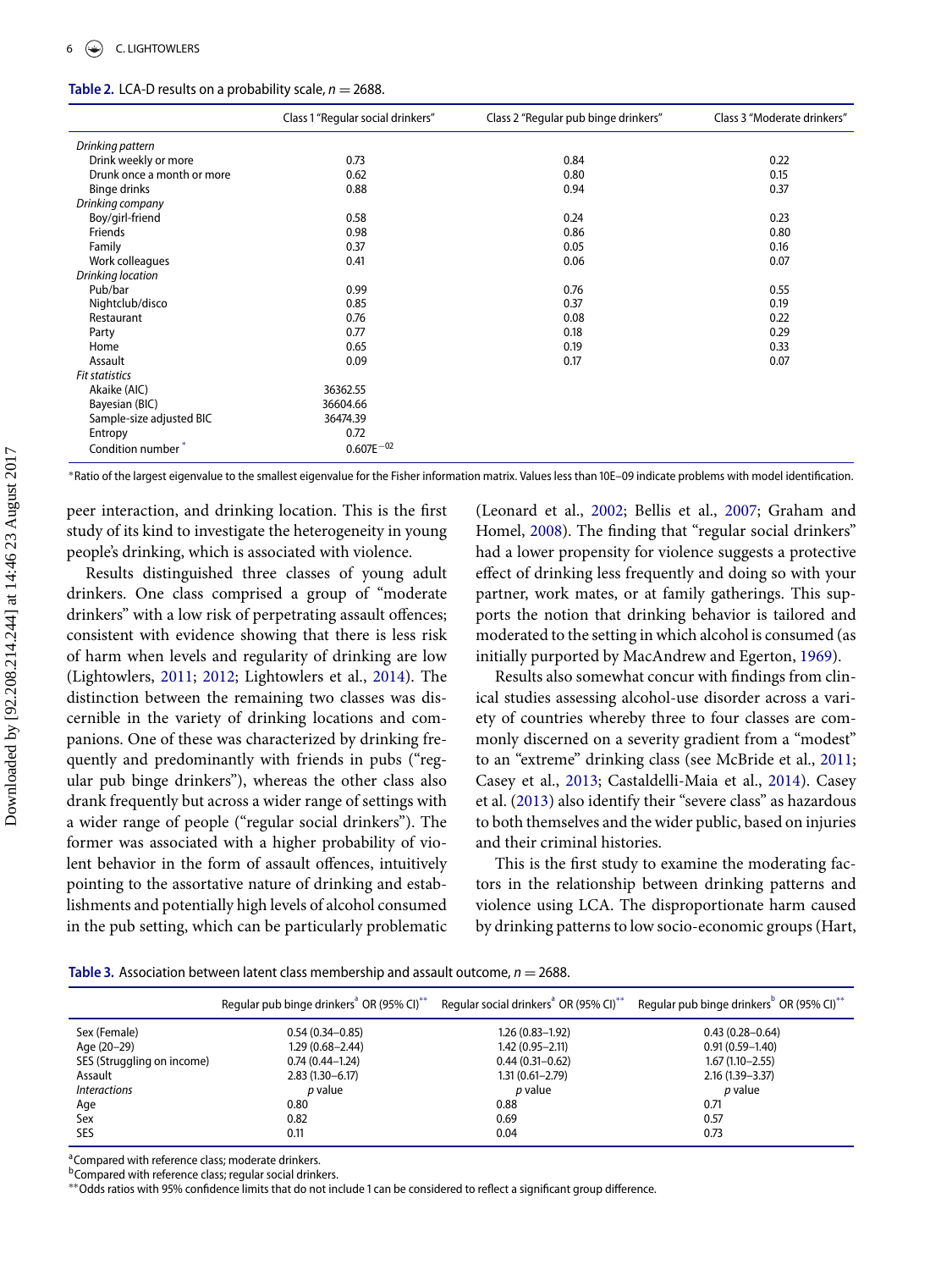[2015\)](#page-9-24) is important to investigate from a health equity perspective and can be used to inform the development of preventative approaches. The significant interaction effect, pointing to an amplified risk of violent outcomes for those of low socio-economic status belonging to the "regular social drinkers," warrants further qualitative and quantitative investigation.

Females were found to be more likely to be "regular social" and "moderate" drinkers whereas males were more likely to be "regular pub binge drinkers." These findings suggest that men assort to drink together in pubs, whereas females drink in a wider range of venues and with a wider range of people. Given that females have larger, more diverse, social networks than males (Ajrouch, Blandon, & Antonucci, [2005\)](#page-8-22), this may operate as a protective factor. The higher prevalence of intoxication and alcoholrelated assaults among males (ONS, [2013,](#page-9-25) [2015a,](#page-9-26) [2015b\)](#page-9-20) poses particular risks to the prevention of violence and management of licensed premises and nightlife settings (Wells et al., [2014\)](#page-10-10).

Those not managing on their household income were found to be less likely to be "regular social drinkers" (see moderate drinkers). This may point to the financial costs of regular heavy drinking, particularly as these groups are more price sensitive (Barbor, [2010\)](#page-8-23). The fewer drinking occasions may play a role in the fewer occasions of violence when compared to other more regular drinkers in pub settings, pointing to the importance of both the frequency and quantity of alcohol consumption in the pathway to violent outcomes.

The fact that measurement invariance did not hold across age group (due to differences in underage drinking patterns) points to the sensitivity in variation in drinking practices over the life course and the potential for age differences in social network structure to reflect differing roles and responsibilities according to life stage. This, as well as the sample's limited ability to further disaggregate age groups in regression analyses, gives weight to studying alcohol-related violence from a developmental perspective (as developed elsewhere; Lightowlers, [2012](#page-9-4) and Lightowlers et al., [2014\)](#page-9-5) as well as considering those of legal drinking/purchase age and under as a distinct population group. Excluding those under the legal drinking/purchase age would have resulted in sparseness in assault outcomes to model using these data, it thus remains a possibility that the current findings are driven to some extent by those below the legal drinking/purchase age. The cross-sectional nature of this study, as well as the inability to identify concomitant occurrences of alcohol consumption and violent behavior using the available measures, precluded any conclusions about causation between the drinking practices and assault outcomes.

Residual confounding may be possible if other factors, beyond consumption, peers, and drinking locations contributed to the association between alcohol and violence. These might include volume of alcohol consumed as well as individual characteristics (e.g., attitudes, relationships, education, ethnicity) and local environmental triggers such as late trading hours and the clustering of types of premises. Future studies would benefit by including these factors in an LCA approach. It may also be the case that violence forms part of a more general anti-social lifestyle, as advocated by Farrington (1995, 2003), rather than being predicted by drinking practices. Moreover, it was not possible to account for all possible drinking contexts using the available measures (e.g., drinking at football matches) or to identify levels of drinking occurring in each context. The current study is also limited due to the household sampling strategy excluding residents in institutions such as prisons, the low response rate, the reliability of self-reported measures (despite the use of CASI), and the loss of information in collapsing ordinal variables to binary measures (although this was deemed necessary to avoid sparse data). Finally, because contextual measures with a prevalence of less than 20% were omitted from the analysis, the salience of less-frequent drinking conditions (e.g., drinking alone) could not be examined.

Among the merits of this study, however, are its large general population sample of young people in England and Wales and the inclusion of drinking context measures in the LCA to more fully understand the heterogeneity in drinking practices. The findings suggest that attempts to ameliorate alcohol-related violence ought to be contextand peer group-specific rather than just focus on drinking frequency and/or amount consumed. Indeed, given that those favoring drinking heavily in pub settings are disproportionately associated with perpetrating assault, the findings offer support for three of the strategies for preventing alcohol-related harm as outlined by Barbor [\(2010\)](#page-8-23).[14](#page-8-24) Specifically, modifications to alcohol pricing and taxation, pub trading hours (Kypri, Jones, McElduff, & Barker, [2011;](#page-9-27) Kypri, McElduff, & Miller, [2014;](#page-9-28) Rossow and Norstrom, [2012;](#page-10-11) Menéndez, Tusell, & Weatherburn, [2015\)](#page-9-29) and clustering of licensed premises, as well as enforcement of legal requirements on licensed premises (such as not serving drunk patrons) and effective training in responsible service and managing or preventing aggression for bar staff.

#### **Acknowledgements**

I would like to thank Dr Juanjo Medina, Claire Mawditt and especially Dr Nicki Jackson for their helpful comments on an earlier draft of this article and for their support whilst conducting the research.

#### **Funding**

This work was supported by the British Academy (award SQ130031 to C.L.).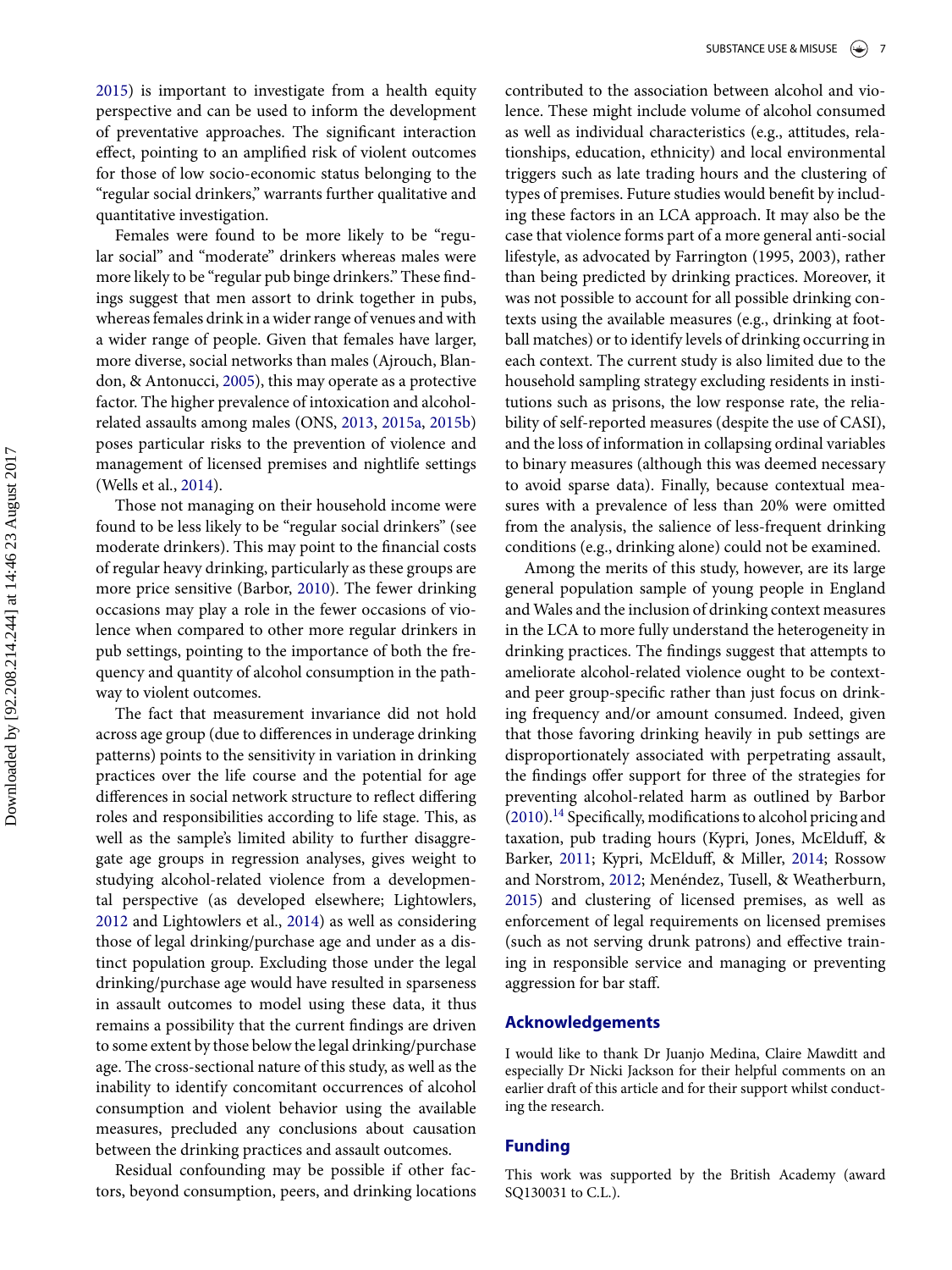# **Declaration of interest**

The author reports no conflict of interest. The author alone is responsible for the content and writing of the article.

## **Notes**

- <span id="page-8-3"></span>1. As, on the whole, males drink more (Fuller, [2015\)](#page-9-30) and are more violent than females (WHO, [2006\)](#page-10-8) and females have larger social networks than males (Ajrouch et al., [2005\)](#page-8-22).
- <span id="page-8-4"></span>2. Younger males are more violent than older males (WHO, [2006\)](#page-10-8).
- <span id="page-8-5"></span>3. Those with higher income consume more alcohol (Fuller, [2015\)](#page-9-30).
- <span id="page-8-10"></span>4. The number of regular drinkers under 16 years old was 430 (29.2% of all those under the age of 16 in the sample) compared to 2394 regular drinkers over 16 (77.8% of all those aged 16 or over in the sample). The small proportion of under 16 drinkers gives reason to be concerned that this group may be categorically different from those in the over 16 year old group.
- <span id="page-8-11"></span>5. Only contextual measures with a prevalence over 20% were included in the analysis.
- <span id="page-8-12"></span>6. While neither subjective measures of deprivation or more objective measures such as the English Index of Multiple Deprivation (which in any case was not available for the Welsh respondents in the sample) are ideal in capturing socio-economic status, this available measure in the OCJS relates to individual living conditions rather than to area level deprivation.
- <span id="page-8-14"></span>7. Individuals were only excluded from the analyses where they were missing information on all variables in the model, but remained included where they were only missing information on some of the items.
- <span id="page-8-15"></span>8. This differs conceptually from LCA with covariates in that it assumes the subgroups reflect distinct populations: the grouping variable is thus allowed to moderate the effect of the covariates on latent class membership (Collins & Lanza, [2010\)](#page-8-16).
- <span id="page-8-17"></span>9. The "one-step analysis extracts latent classes and examines the association between latent categorical and observed variables simultaneously via a general latent variable modeling framework" (Feingold, Tiberio, & Capaldi, [2014,](#page-9-31) p. 2) and so addresses shortcomings of employing a classical 3-step analysis (namely, misclassification in assigning individuals to classes). "Unfortunately, current statistical programs do not conduct a three-step LCA-D [latent class analysis with a distal outcome] with an observed categorical distal outcome" (Feingold et al., [2014,](#page-9-31) p. 7). However, the approach adopted here is a flexible model-based approach, which enables the class-dependent density functions of distal outcomes with categorical distribution to be derived, so reducing bias in estimates compared to a classify-analyze technique (Lanza, Tan, & Bray, [2013\)](#page-9-32).
- <span id="page-8-18"></span>10. Only 2079 responded to this question (632 respondents were missing responses to this question; these comprised those who had not felt drunk after drinking in the last 12 months).
- <span id="page-8-19"></span>11. Free model: BIC = 38562.127 ABIC = 38323.829 AIC = 38119.247 Free model: BIC = 38505.874 ABIC = 38381.959 AIC = 38275.576
- <span id="page-8-20"></span>12. Free model:  $BIC = 38045.059$  ABIC = 37806.761 AIC = 37602.818 Fixed model: BIC = 37906.914 ABIC = 37782.999 AIC = 37676.949
- <span id="page-8-21"></span>13. Free model: BIC = 38353.966 ABIC = 38115.668 AIC = 37911.086 Fixed model: BIC = 38511.419 ABIC = 38387.504 AIC = 38281.121
- <span id="page-8-24"></span>14. Namely; "pricing and taxation," "regulating the physical available of alcohol," and "modifying the drinking context." (The first two of which are thought to be among the most effecting and cost-effective strategies).

# **ORCID**

Carly Lightowlers <http://orcid.org/0000-0002-0608-8141>

## **References**

- <span id="page-8-22"></span>Ajrouch, K., Blandon, A., & Antonucci, T. (2005). Social networks among men and women: The effects of age and socioeconomic status. *Journal of Gerontology: Social Sciences*, *60*(6), S311–S317.
- <span id="page-8-23"></span>Barbor, T. (2010).*Alcohol: No ordinary commodity: Research and public policy* (2nd ed.). Oxford: Oxford University Press.
- <span id="page-8-9"></span>Bellis, M., Hughes, K., & Anderson, Z. (2007). *Youth violence, alcohol and nightlife: Violence prevention alliance fact sheet 1*. Geneva: World Health Organization.
- <span id="page-8-0"></span>Boden, J. M., Fergusson, D. M., & Horwood, L. J. (2013). Alcohol misuse and criminal offending: Findings from a 30-year longitudinal study. *Drug and Alcohol Dependence*, *128*(1–2), 30–36.
- <span id="page-8-2"></span>Bräker, A., Göbel, K., Scheithauer, H., & Soellner, R. (2015). Adolescent alcohol use patterns from 35 countries. *Journal of Drug Issues*, *45*(4), 1–15
- <span id="page-8-1"></span>Carey, K. B. (2001). Understanding binge drinking: Introduction to the special issue. *Psychology of Addictive Behaviors*, *15*, 283–286.
- <span id="page-8-6"></span>Casey, M., Adamson, G., & Stringer, M. (2013). Empirical derived AUD sub types in the US general population: A latent class analysis.*Addictive Behaviors*, *38*(11), 2782–2786.
- <span id="page-8-7"></span>Castaldelli-Maia, J. M., Silveira, C. M., Siu, E. R., Wang, Y., Milhoranca, I. A., Alexandrino-Silva, C., Guilherme B., Viana M. C., Andrade A. G., Andrade L. H. & Martins, S. S. (2014). DSM-5 latent classes of alcohol users in a population-based sample: Results from the São Paulo Megacity Mental Health Survey, Brazil. *Drug and Alcohol Dependence*, *136*, 92–99.
- <span id="page-8-13"></span>Cherpitel, C., Yu, Y., Bond, J., Room, R., & Guilherme, B. (2012). Attribution of alcohol to violence-related injury: Self and other's drinking in the event. *Journal of Studies on Alcohol and Drugs*, *73*(2), 277–284.
- <span id="page-8-16"></span>Collins, L., & Lanza, S. (2010). *Latent class and latent transition analysis: With applications in the social, behavioral, and health sciences*. New York: Wiley Publishing.
- <span id="page-8-8"></span>Davoren, M., Cronin, M., Perry, I., Demant, J., Shiely, F., & O'Connor, K. (2015). A typology of alcohol consumption among young people – A narrative synthesis. *Addiction Research and Theory*, *24*(4), 261–273.
- Farrington, D. P. (2003), 'Key Results From the First Forty Years of the Cambridge Study in Delinquent Development', in T. P. Thornberry and M. Khron, eds., *Taking Stock of Delinquency: An Overview of Findings From Contemporary Longitudinal Studies*, 137–84. Kluwer Academic Publishers.
- Farrington, D. P. (1995), 'The Development of Offending and Antisocial Behaviour From Childhood: Key Findings From the Cambridge Study in Delinquent Development', *Journal of Child Psychology and Psychiatry*, *360*: 929–64.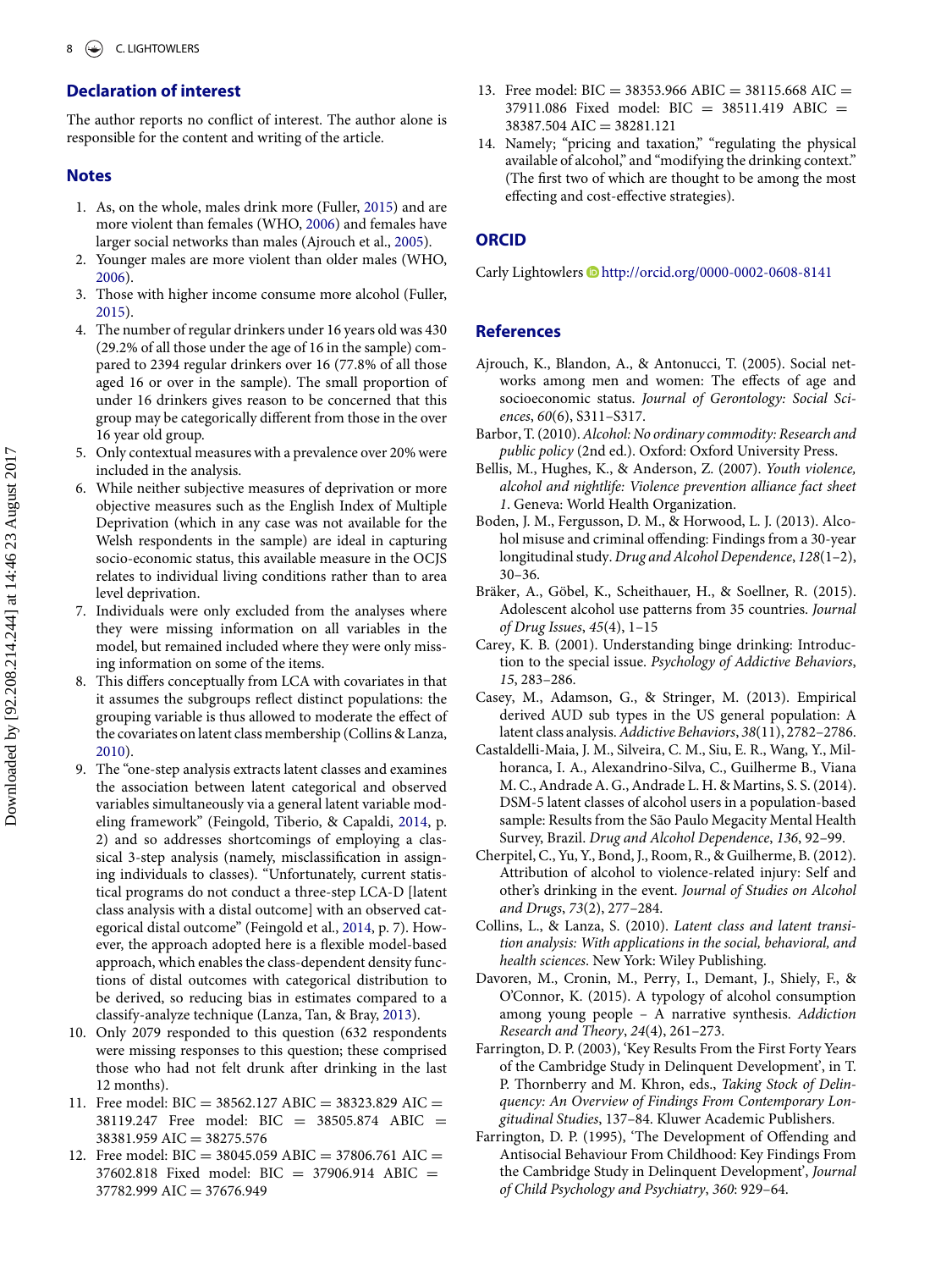- <span id="page-9-17"></span>Fagan J. (1990). Intoxication and Aggression. *Crime and Justice, Drugs and Crime*, *13*, 241–320.
- <span id="page-9-31"></span>Feingold, A., Tiberio, S., & Capaldi, D. (2014). New approaches for examining associations with latent categorical variables: Applications to substance abuse and aggression. *Psychology of Addictive Behaviors*, *28*(1), 257–267.
- <span id="page-9-1"></span>Felson, R., Savolainen, J., Aaltonen, M., & Moustgaard, H. (2008). Is the association between alcohol use and delinquency causal or spurious? *Criminology*, *46*(3), 785–808.
- <span id="page-9-0"></span>Finney, A. (2004). *Violence in the night-time economy: Key findings from the research. Home office findings 214*. London: Home Office.
- <span id="page-9-30"></span>Fuller, E. (2015). *Alcohol consumption. In Health and Social Care Information Centre Health Survey for England – 2014*. [Online] Retrieved from http://www.hscic. [gov.uk/catalogue/PUB19295/HSE2014-ch8-adult-alc](http://www.hscic.gov.uk/catalogue/PUB19295/HSE2014-ch8-adult-alc-con.pdf)con.pdf
- <span id="page-9-6"></span>Gmel, G., Klingemann, S., Muller, R., & Brenner, D. (2001). Revising the preventive paradox: the Swiss case. *Addiction*, *96*, 273–284.
- <span id="page-9-16"></span>Graham, K. (1980). Theories of intoxicated aggression. *Canadian Journal of Behavioural Science*, *12*(2), 141–158.
- <span id="page-9-2"></span>Graham, K., & Homel, R. (2008). *Raising the bar: Preventing aggression in and around bars, pubs and clubs*. Oxford, UK: Routledge Publishing (Taylor & Francis group).
- <span id="page-9-9"></span>Gruenewald, P. J. (2007). The spatial ecology of alcohol problems: niche theory and assortative drinking. *Addiction*, *102*, 870–878.
- <span id="page-9-24"></span>Hart, A. (2015). Assembling interrelations between low socioeconomic status and acute alcohol-related harms among young adult drinkers. *Contemporary Drug Problems*, *42*, 148–67.
- Home Office. Research, Development and Statistics Directorate. Offending Surveys and Research, National Centre for Social Research and BMRB. (2008). *Offending, crime and justice survey, 2006 [computer file]* (2nd ed.). Colchester, Essex: UK Data Archive.
- <span id="page-9-22"></span>Hosmer, D., & Lemeshow, S. (2000). *Applied logistic regression* (2nd ed.). New York: John Wiley & Sons, Inc.
- <span id="page-9-12"></span>Jackson, N., Denny, S., Sherida, J., Fleming, T., Clark, T., Teevale, T., & Ameratunga, S. (2014). Predictors of drinking patterns in adolescence: A latent class analysis. *Drug and Alcohol Dependence*, *135*, 133–139.
- <span id="page-9-27"></span>Kypri, K., Jones, C., McElduff, P., & Barker, D. (2011). Effects of restricting pub closing times on night-time assaults in an Australian city. *Addiction*, *106*(2), 303–310.
- <span id="page-9-28"></span>Kypri, K., McElduff, P., & Miller, P. (2014). Restrictions in pub closing times and lockouts in Newcastle, Australia five years on. *Drug and Alcohol Review*, *33*(3), 323–326.
- <span id="page-9-32"></span>Lanza, S. T., Tan, X., & Bray, B. C. (2013). Latent class analysis with distal outcomes: A flexible model-based approach. *Structural Equation Modeling: A Multidisciplinary Journal*, *20*, 1–26.
- <span id="page-9-18"></span>Leonard, K. E. (2005). Alcohol and intimate partner violence: When can we say that heavy drinking is a contributing cause of violence? *Addiction*, *100*, 422–425.
- <span id="page-9-10"></span>Leonard, K. E., Quigley, B. M., & Collins, R. L. (2002). Physical aggression in the lives of young adults: prevalence, location, and severity among college and community samples. *Journal of Interpersonal Violence*, *17*, 533–550.
- <span id="page-9-3"></span>Lightowlers, C. (2011). Exploring the temporal association between young people's alcohol consumption patterns and violent behaviour. *Contemp Drug Prob*, *38*(2), 191–212.
- <span id="page-9-4"></span>Lightowlers, C. (2012). A study of the development of drinking patterns and violent behaviour amongst young people in England and Wales: secondary analysis of the Offending Crime and Justice Survey. PhD Thesis, University of Manchester, UK.
- <span id="page-9-5"></span>Lightowlers, C., Elliot, M., & Tranmer, M. (2014). The Dynamic Risk of Heavy Episodic Drinking on Interpersonal Assault in Young Adolescence and Early Adulthood. *Br J Criminol 54*(6), 1207–1227.
- <span id="page-9-21"></span>Long, J. S. (1997). *Regression models for categorical and limited dependent variables*. Thousand Oaks, CA: Sage Publications.
- <span id="page-9-23"></span>MacAndrew, C., & Edgerton, R. B. (1969). *Drunken comportment: A social explanation*. Chicago: Aldine.
- <span id="page-9-15"></span>Matthews, S., & Richardson, A. (2005). *Findings from the 2003 offending, crime and justice survey: Alcohol-related crime and disorder. Home office findings 261*. London: Home Office.
- <span id="page-9-13"></span>McBride, O., Teesson, M., Baillie, A., & Slade, T. (2011). Assessing the dimensionality of lifetime DSM-IV alcohol use disorders and a quantity–frequency alcohol use criterion in the Australian population: A factor mixture modelling approach. *Alcohol and Alcoholism*, *46*(3), 333–341.
- <span id="page-9-29"></span>Menéndez, P., Tusell, F., & Weatherburn, D. (2015). The effects of liquor licensing restriction on alcohol-related violence in NSW. *Addiction*, 2008–2013. *110*(10). doi: [10.1111/add.12951.](https://doi.org/10.1111/add.12951)
- <span id="page-9-25"></span>ONS. (2013). *Drinking general lifestyle survey overview - A report on the 2011 general lifestyle survey (Chapter 2) in general lifestyle survey: 2011*. Retrieved from http://www.ons. gov.uk/peoplepopulationandcommunity/personalandhous eholdfinances/incomeandwealth/compendium/generallifes [tylesurvey/2013-03-07/chapter2drinkinggenerallifestylesur](http://www.ons.gov.uk/peoplepopulationandcommunity/personalandhouseholdfinances/incomeandwealth/compendium/generallifestylesurvey/2013-03-07/chapter2drinkinggenerallifestylesurveyoverviewareportonthe2011generallifestylesurvey) veyoverviewareportonthe2011generallifestylesurvey
- <span id="page-9-26"></span>Office for National Statistics (ONS). (2015a). *Chapter 5: Violent crime and sexual offences - Alcohol-related violence in crime statistics focus on violent crime and sexual offences, 2013/14 release*. Retrieved from http://www. [ons.gov.uk/ons/dcp171776\\_394516.pdf](http://www.ons.gov.uk/ons/dcp171776_394516.pdf)
- <span id="page-9-20"></span>ONS. (2015b). *Adult drinking habits in Great Britain, 2013 (Chapter 2) in Opinions and Lifestyle Survey: 2013*. Retrieved from http://www.ons.gov.uk/ peoplepopulationandcommunity/healthandsocialcare/heal [thandlifeexpectancies/compendium/opinionsandlifestylesu](http://www.ons.gov.uk/peoplepopulationandcommunity/healthandsocialcare/healthandlifeexpectancies/compendium/opinionsandlifestylesurvey/2015-03-19/adultdrinkinghabitsingreatbritain2013) rvey/2015-03-19/adultdrinkinghabitsingreatbritain2013
- <span id="page-9-14"></span>Percy, A., & Iwaniec, D. (2007). The validity of a latent class typology of adolescent drinking patterns. *Irish Journal of Psychological Medicine*, *24*(1), 13–18.
- <span id="page-9-19"></span>Phelps, A., Maxwell, C., Fong, B., McCracken, H., Nevill, C., Pickering, K., & Tait, C. (2007). Offending, Crime & Justice Survey 2006 (England and Wales) (Technical Report Volume 1. BMRB). London: National Centre for Social Research.
- <span id="page-9-11"></span>Quigley, B., Leonard, K., & Collins, R. (2003). Characteristics of violent bars and bar patrons. *Journal of Studies on Alcohol*, *64*, 765–772.
- <span id="page-9-8"></span>Reboussin, B., Song, E., Shresha, A., Lohman, K., & Wolfson, M. (2006). A latent class analysis of underage problem drinking: Evidence from a community sample of 16–20 year olds. *Drug and Alcohol Dependence*, *83*, 199–209.
- <span id="page-9-7"></span>Rehm, J., Room, R., Monteiro, M., Gmel, G., Graham, K., Rehn, N., Sempos, C. T., Frick, U., & Jernigan, D. (2004). Alcohol use. In M. Ezzati, A. D. Lopez, A. Rodgers & C. J. L. Murray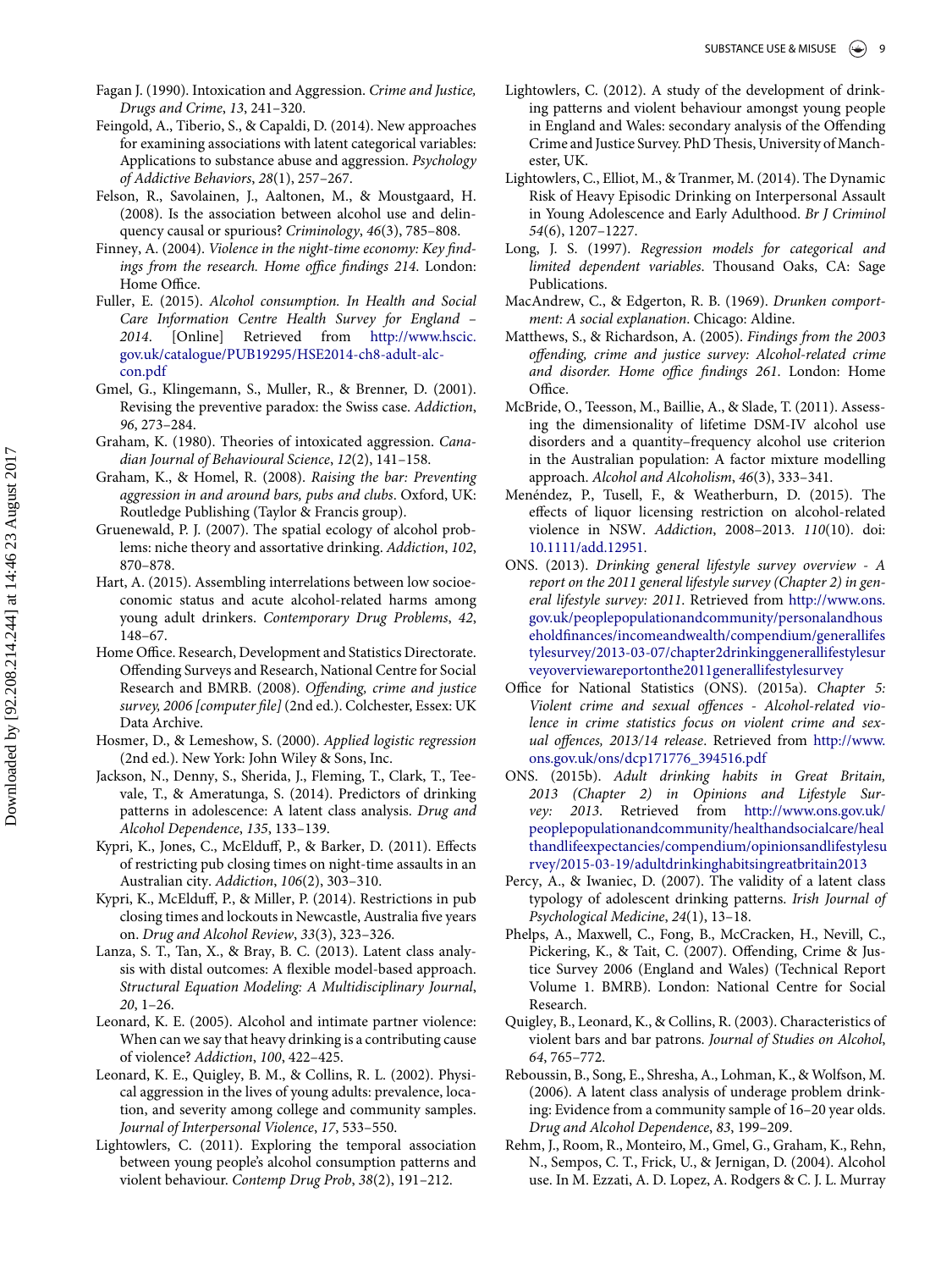## 10  $\left(\bigstar\right)$  C. LIGHTOWLERS

(Eds.), Comparative quantification of health risks: Global and regional burden of disease attributable to selected major risk factors. Geneva, Switzerland: World Health Organization. 1, 959–1108.

- <span id="page-10-4"></span>Room, R., & Rossow, I. (2001). The share of violence attributable to drinking. *Journal of Substance Use*, *6*, 218–228.
- <span id="page-10-11"></span>Rossow, I., & Norstrom, T. (2012). The impact of small changes in bar closing hours on violence. The Norwegian experience from 18 cities. *Addiction*, *107*(3), 530–537.
- <span id="page-10-6"></span>Siciliano, V., Mezzasalma, L., Lorenzoni, V., Pieroni, S., & Molinaro, S. (2013). Evaluation of drinking patterns and their impact on alcohol-related aggression: A national survey of adolescent behaviours. *BMC Public Health, 2013*, *13*, 950.
- <span id="page-10-3"></span>Smith, G. M., & Selvin, M. (2008). Patterns of alcohol consumption and related behaviour in Great Britain: A latent class analysis of the alcohol use disorder identification test (AUDIT). *Alcohol and Alcoholism*, *43*(5), 590–594. doi: [10.1093/alcalc/agn041](https://doi.org/10.1093/alcalc/agn041)
- <span id="page-10-5"></span>Sumner, M., & Parker, H. (1995). *Low in alcohol: A review of international research into alcohol's role in crime causation*. London: The Portman Group.
- <span id="page-10-2"></span>Uebersax, J. (2009). *How does LCA compare to other statistical methods?* Retrieved from <http://john-uebersax.com/stat/> updated 08 July 2009.
- <span id="page-10-9"></span>Vermunt, J. K., & Magidson, J. (2000). Latent class cluster analysis. In J. Hagenaars and A. McCutcheon (Eds.), *Applied latent class analysis* (pp. 89–106). Cambridge, UK: Cambridge University Press.
- <span id="page-10-10"></span>Wells, S., Flynn, A., Tremblay, P. F., Dumas, T., Miller, P., & Graham, K. (2014). Linking masculinity to negative drinking consequences: The mediating roles of heavy episodic drinking and alcohol expectancies. *Journal of Studies on Alcohol and Drugs*, *75*, 510–519.
- <span id="page-10-1"></span>Wells, S., Graham, K., Speechley, M., & Koval, J. (2005). Drinking patterns, drinking contexts and alcohol-related aggression among late adolescent and young adult drinkers.*Addiction*, *100*, 933–944.
- <span id="page-10-0"></span>White, H. R. (1987). Longitudinal stability and dimensional structure of problem drinking in adolescence. *Journal of Studies on Alcohol*, *48*, 541–550.
- <span id="page-10-8"></span>World Health Organization. (2006). *WHO factsheet: Youth violence and alcohol*. Geneva, Switzerland World Health Organization.

# <span id="page-10-7"></span>**Appendix I. Original variable wording and response categories**

# **Drinking frequency**

| Original wording and categories                                                                                                                                                                                                                                                                                                                                     | Dichotomized into                                                                                       |
|---------------------------------------------------------------------------------------------------------------------------------------------------------------------------------------------------------------------------------------------------------------------------------------------------------------------------------------------------------------------|---------------------------------------------------------------------------------------------------------|
| Thinking about the last 12 months, about how often did you usually<br>have an alcoholic drink?<br>1. Most days<br>2. Once or twice a week<br>3.2 or 3 times a month<br>4. Once a month<br>5. Once every couple of months<br>6. Less often<br>7. Don't Know<br>8. Don't want to answer<br>This question was asked if the respondent had drank in the last 12 months. | Whether respondent drank weekly or more<br>or not:<br>$1 =$ responses 1 and 2<br>$0 =$ responses 3 to 6 |

# **Frequency of drunkenness**

| Original wording and categories                                                                                                                                                                                                                                                                                                                                                                                                                                                                 | Dichotomized into                                                                                                      |  |  |  |  |
|-------------------------------------------------------------------------------------------------------------------------------------------------------------------------------------------------------------------------------------------------------------------------------------------------------------------------------------------------------------------------------------------------------------------------------------------------------------------------------------------------|------------------------------------------------------------------------------------------------------------------------|--|--|--|--|
| Thinking about the last 12 months, about how often have<br>you felt very drunk?<br>1. Most days<br>2. Once or twice a week<br>3. Two or three times a month<br>4. Once a month<br>5. Once every couple of months<br>6. Less often<br>7. Don't Know<br>8. Don't want to answer<br>This question was asked if the respondent had drank in the<br>last 12 months and responded positively to a prior question<br>as to whether they have felt very drunk after drinking in.<br>the last 12 months. | Whether respondent felt very drunk once a<br>month or more or not:<br>$1 =$ responses 1 to 4<br>$0 =$ response 5 and 6 |  |  |  |  |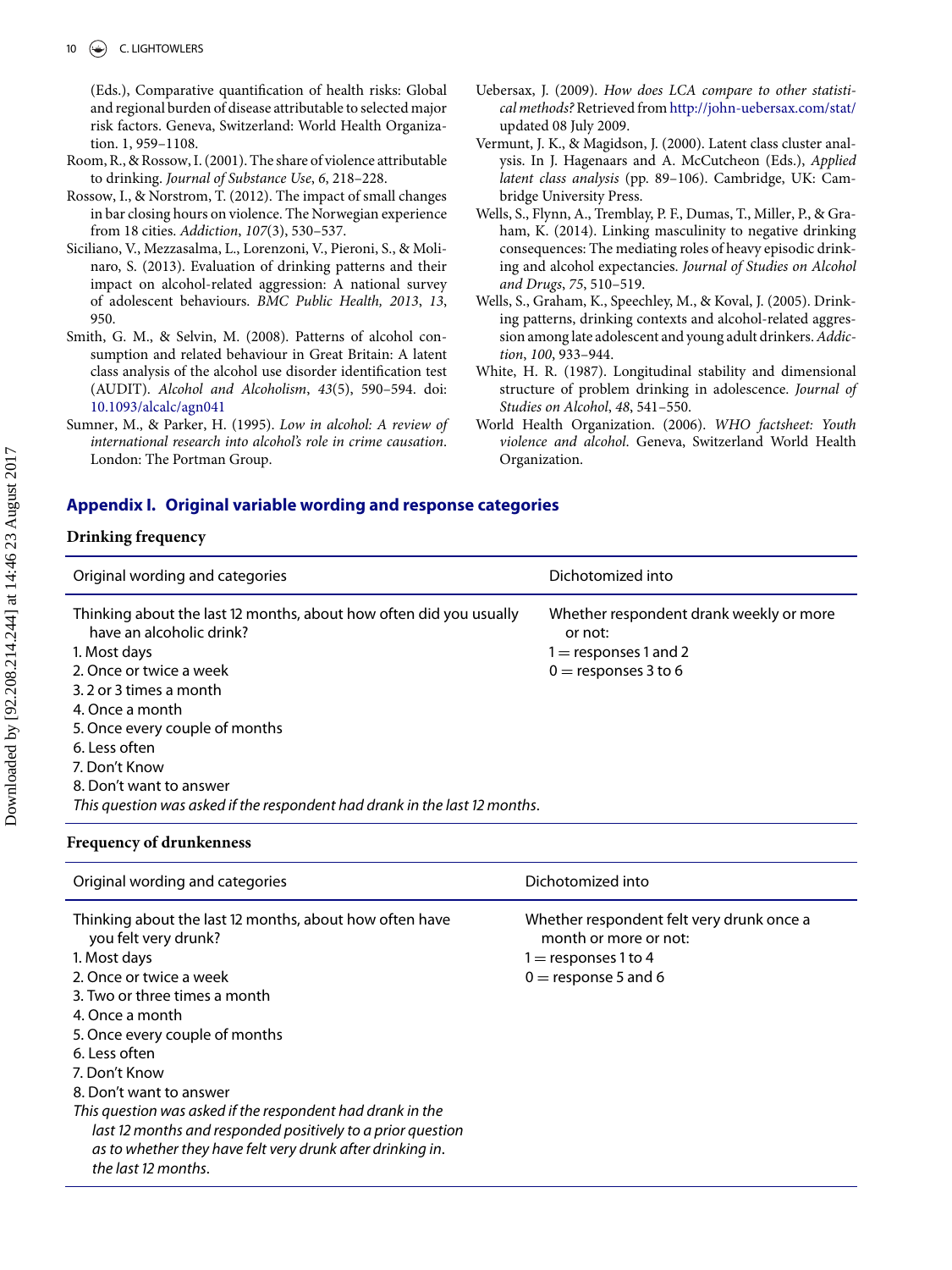#### **Frequency of binge drinking**

| Original wording and categories                                                                   | Dichotomized into      |
|---------------------------------------------------------------------------------------------------|------------------------|
| And how often in the last month have you had [IF sex                                              | Whether respondent     |
| $=$ Female: 6/IF sex $=$ Male: 8] or more units of alcohol                                        | binge drinks or not.   |
| on any one day?                                                                                   |                        |
| If you are not sure about what we mean by a unit of alcohol                                       | $1 =$ responses 2 to 6 |
| please ask the interviewer for help before moving on.                                             |                        |
| 1. Never in the last month                                                                        | $0 =$ response 1       |
| 2. Once or twice in the last month                                                                |                        |
| 3. Three or four times in the last month                                                          |                        |
| 4. Between 5 and 10 times in the last month                                                       |                        |
| 5. Between 11 and 20 times in the last month                                                      |                        |
| 6. More than 20 times in the last month                                                           |                        |
| 7. Don't Know                                                                                     |                        |
| 8. Don't want to answer                                                                           |                        |
| This question was asked if the respondent had drank once a month or more over the last 12 months. |                        |
| Ith are recovered ante werelly dready algebal                                                     |                        |

*Responses 6 and 7 merged in analysis*

**Where respondents usually drank alcohol** When you do drink alcohol, where do you usually drink?

*You can choose more than one answer if you want to*.

- 1. Pub or bar
- 2. Night club or disco
- 3. Restaurant
- 4. Party
- 5. Youth club / community club
- 6. Your own home (including garden)
- 7. Someone else's home (including garden)
- 8. On the street, in a park, or other outdoor area
- 9. Somewhere else
- 10. Don't Know
- 11. Don't want to answer

*This question was asked if the respondent had had an alcohol drink in the past 12 months*.

# **Who respondents usually drink with**

And thinking about when you drink alcohol, who are you usually with?

- *You can choose more than one answer if you want to*.
- 1. Parents (including step, foster, or adoptive)
- 2. Husband / wife / partner
- 3. Girlfriend / boyfriend
- 4. Friends
- 5. Brothers or sisters (including step, foster, or adoptive)
- 6. Other relatives
- 7. On your own
- 8. Work colleagues
- 9. Someone else
- 10. Don't Know
- 11. Don't want to answer

*This question was asked if the respondent had had an alcohol drink in the past 12 months*.